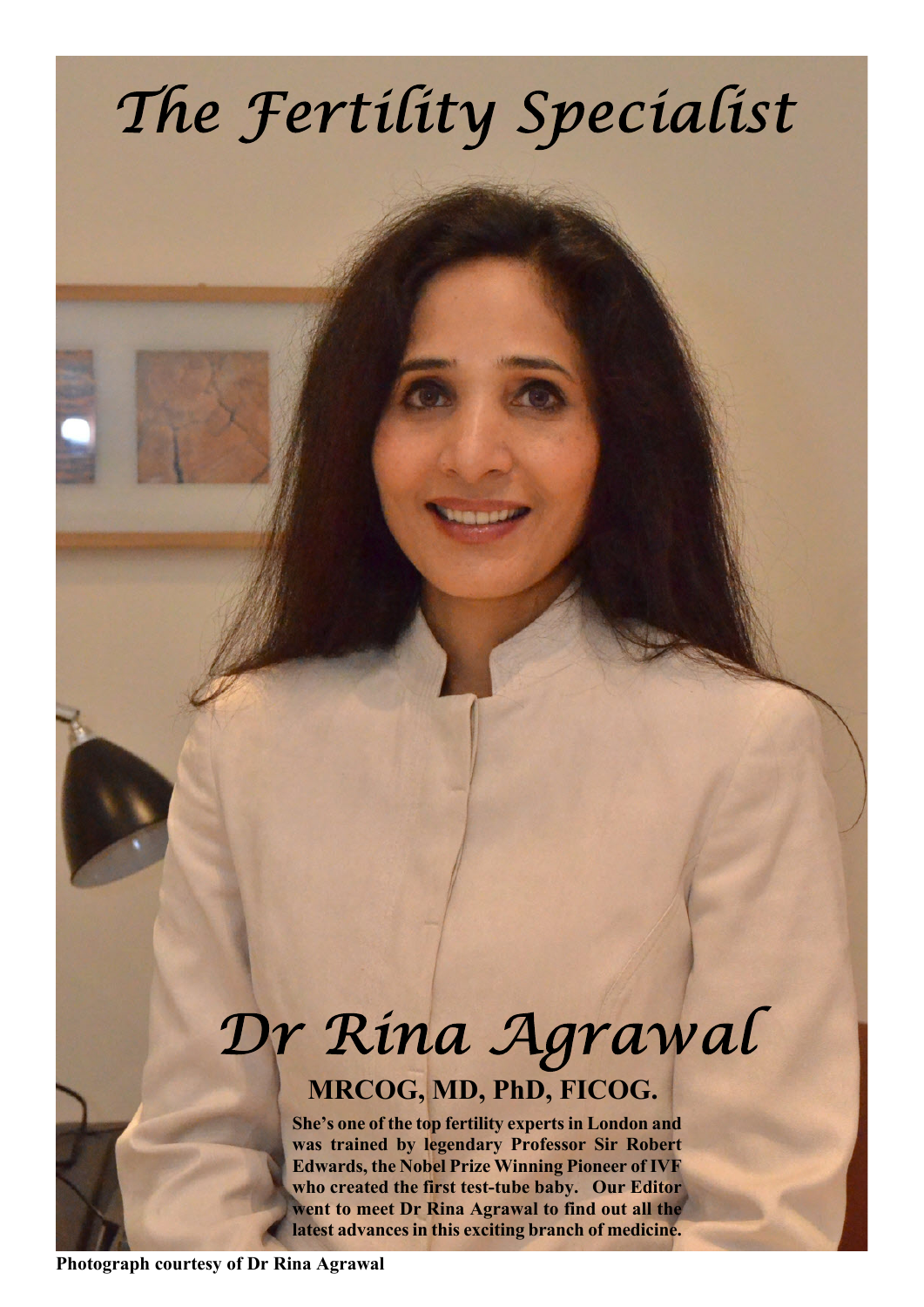Arriving at 121 Harley Street, I enter an imposing marble hall and announce myself to the receptionist who picks up the phone to call Dr Rina Agrawal. But as she's talking, the front door opens and in walks Dr Christian Jessen from Channel 4's Embarrassing Bodies. He looks a little moody, strides past us to the lift and disappears. An interesting omen, I say to myself, and a couple of minutes later am following in his footsteps, riding up in the ornate trellised lift to the third floor.

Greeted by a friendly medical secretary, I am escorted along a luxurious corridor to a wide, sunlit consulting room where Andy Warhol's Marilyn Monroe covers one white wall in a gleaming set of silver-frames. Dr Rina Agrawal rises to greet me and I am struck by how petite she is; a slender, elegant woman beautifully dressed and, at first, quite formal. We sit opposite each other at the desk while her secretary brings me a welcome cup of coffee. I ask Dr Agrawal if she deals solely with IVF and as she replies I am incredibly impressed by her articulacy; her English is better than mine and it's her second language.

"The majority of patients I tend to see are women who are having trouble conceiving or a couple who cannot We then retrieve the eggs directly from the ovaries and get the semen sample from the husband on the day the woman has her egg collection. We mix the semen sample with the eggs and put the mixture in the incubator in the laboratory where fertilisation happens. 80% of all eggs will fertilise. The next day, we check for fertilisation. Eggs which have fertilised will start to divide. Two days after fertilisation the embryos will divide into  $2 - 4$  cells."

Does that mean twins or quads?

"No, no!" Dr Agrawal has an infectious laugh. "Cells must divide for the embryo to evolve into an individual. So only the cells which are capable of division will be able to form an embryo. Cells in a fertilised egg which do not divide will stop growing and never form into an embryo. Initially, they will divide into the 2 - 4 stage but it's difficult to decide which of these embryos will make a baby. So we leave them in the incubator for another day during which they divide into 6 -8 cells, but not all of these will become a baby. So we leave the embryos in the dish for yet 2 more days, during which those which will go on to become a baby divide into anything between  $16 - 32$ cells. This is called the morula stage. We leave them for

### **"At the age of 28 female fertility drops by 10% but by the time a woman is 45 her fertility will drop by 80%."**

conceive. At the first consultation I begin investigating why they are unable to conceive and decide on the right treatment for them. Sometimes, this can be as simple as advising them when the fertile phase is. One of the most common reasons couples do not conceive is because they don't make love during the fertile phase."

I have this image of IVF as a service which patients demand on arrival - rather like shopping for a designer baby. This clearly is not the case?

"No, and I will only recommend IVF if it is necessary." Dr Agrawal says. "To begin with, we look for more practical solutions such as predicting the fertile phase. If that does not work, we can give ovulation induction; giving medication to the woman to help her ovulate. When she does ovulate we advise the couple to make love. If that doesn't work, we take it to the next stage by again giving ovulation induction and getting the husband to come in and produce a semen sample. We prep the semen sample by mixing it in a culture media, putting it in a centrifuge (a small mechanical spinning device) and spinning it. We take the best sperms out; those which are the fastest moving. Then we inject them into the woman's womb. This is known as artificial insemination or intrauterine insemination and if this does not result in conception, we move to the next stage which is IVF."

So what exactly is IVF?

"We give the woman medications, but this time not to help her make one or two eggs, but 10 to 15 eggs in her ovaries. yet 1 more day, which is 5 days after egg collection."

What happens on the fifth day?

"The embryos that will become babies reach the blastocyst stage on the fifth day. Blastocyst is an advanced stage embryo where the dividing cells have produced an outer cell mask which becomes a placenta and an inner cell mask which becomes a baby. If we put embryos back into the mother's womb at this stage, the chances of pregnancy are at their highest. This is called a blastocyst transfer."

How many fertilised eggs will reach the blastocyst stage?

"Only 40% of all incubated IVF embryos will reach this stage. Not all eggs, sperms and embryos are destined to become babies. We fundamentally assist with conception and leave mother-nature to harvest the best embryos. This process is basically what happens in the womb."

Dr Rina Agrawal has spent most of her professional life working, studying and researching Assisted Conception. A Consultant and Honorary Associate Professor in Reproductive Medicine, Obstetrics and Gynaecology, she has worked with some of the most famous experts in the world, most notably Professor Sir Robert Edwards who pioneered the first IVF treatment in 1978, resulting in the birth of Louise Brown, the world's first so-called 'test-tube baby.' Professor Sir Robert Edwards was awarded the Nobel Prize in recognition of this in 2010. But although he is the most famous of all her mentors, he is by no means the only one of note. At the London Women's Clinic her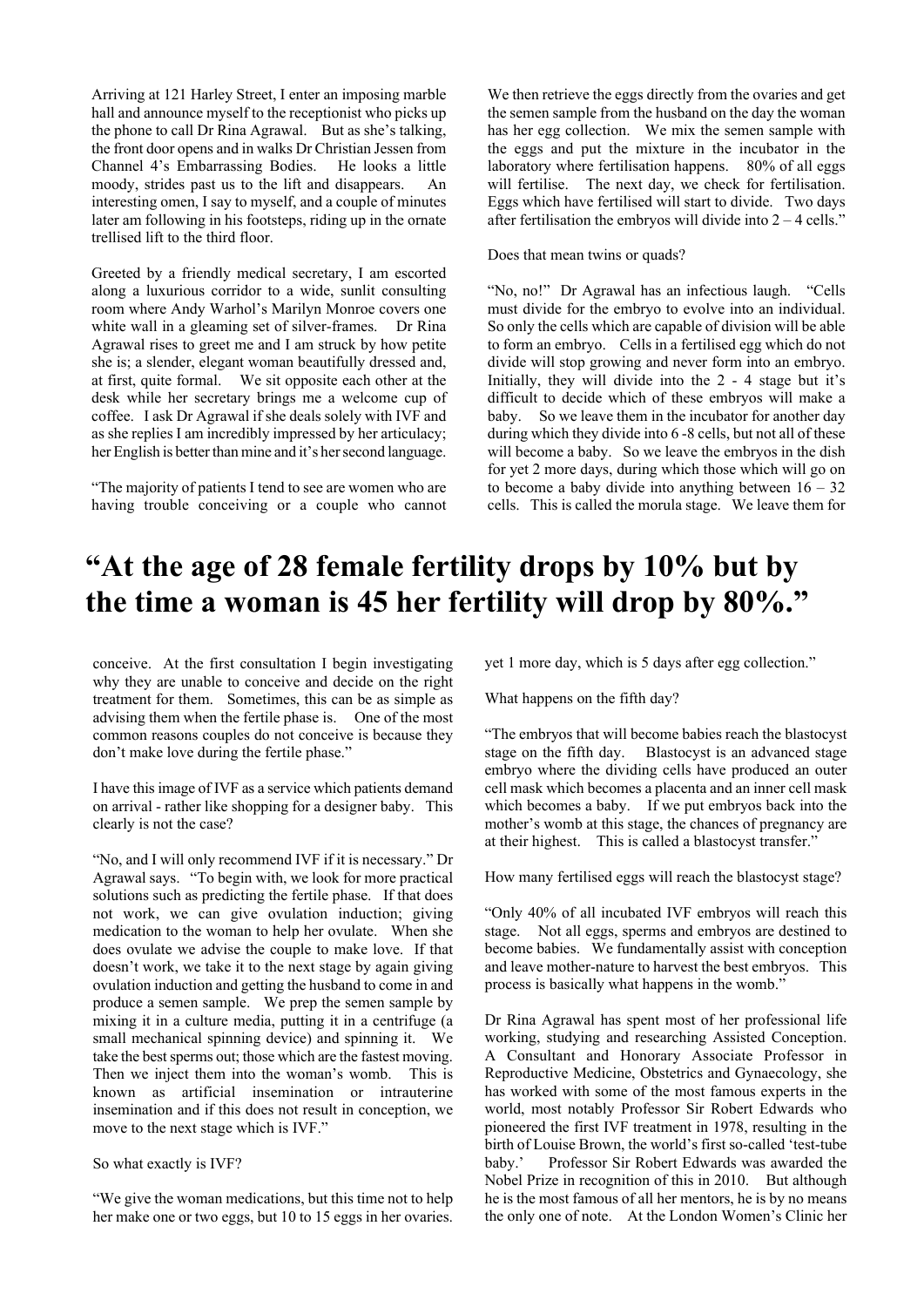training involved 4 of its Directors, all leading experts internationally renowned for their pioneering work in the fields of Assisted Conception and Reproduction Medicine; Professor Sir Robert Edwards, Professor Howard Jacobs, Professor Stuart Gamble and Professor Essenden.

"I was very fortunate, she says, "to have been trained by such eminent consultants."

She must be a real expert on fertility by now herself?

"Actually, human beings are not very fertile." She smiles. "For instance, a young healthy couple in their 20s making love regularly have only an 18% chance of pregnancy per month, although after 1 year of regular lovemaking this would leap to  $80 - 85\%$  and after 2 years  $90 - 95\%$ . Women only produce 1 egg per menstrual cycle, not multiple eggs, which is why we don't produce a litter!"

What are the most common causes of infertility?

"One of the commonest reasons is that the woman is deferring pregnancy in favour of a career or other reasons.



### **"A young healthy couple in their 20s making love regularly have only an 18% chance of conceiving each month."**

But the later she leaves it the less likely she is to conceive. At the age of 28 female fertility drops by 10%. After 30 it drops by 20%, after 35 by 50% and after 45 it drops by a significant 80%. Also, the risk of miscarriage increases with age. So the best way for women to ensure children if they really must defer until they are older is to come to a fertility clinic and have their eggs frozen at an early age. We can now vitrify – rapid freeze – the eggs. The younger the woman, the better the eggs, so the sooner a woman has her eggs frozen the better."

Are there any other common infertility causes?

"Yes, polycystic ovaries. Some women can have them all their lives and be unaware of it because there will be no real symptoms. But other women can have multiple symptoms such as irregular periods, no periods at all, acne, excess fat, excess body hair or a high insulin concentration disorder. Or infertility can be a result of the man's sperm not being strong enough."

What do you do if the man's sperm is the cause of infertility?

"If during IVF it becomes clear that the man's sperm sample is not strong - he may have few sperms or sperms which are not very active – we will use ICSE (Intra Cycoplasmic Sperm Insemination). This is a highly specialised procedure performed by the embryologist. He will hold each individual egg with a pipette and inject one sperm into it. The embryologist has to be specially trained for this. But there is another procedure called IMSI – Intracytoplasmic Morphologically-Selected Sperm Injection. This is where the best sperms are individually selected. We look at the sperm under a microscope and take the best sperms out to be injected during ICSE."

It all sounds very high tech.

Dr Agrawal laughs and her passion for her specialist subject shines through; "Assisted Conception is one of the youngest branches of medicine but it is one of the fastest moving. Each day brings a new advance in Reproductive Medicine and a new research paper. It's so exciting. I have to keep up to date with every new advance and because they come so fast it keeps me on my toes!"

What are the latest advances?

"Well, one new development is the Embryoscope – an incubator with miniature cameras inside so that you don't have to open the incubator to study the developing embryos because the cameras show us a live screen of every second of development. Published research shows that this is a much better way to harvest embryos because they are allowed to develop undisturbed. But only a small handful of units currently have the Embryoscope units."

What about surrogacy? Is it true that older women are better off with surrogacy?

"Surrogacy is a much more viable option for older women with success rates in excess of 50%. We take eggs from a younger healthier woman, less than 35 years old, and mix them with the older woman's partner's sperm. The